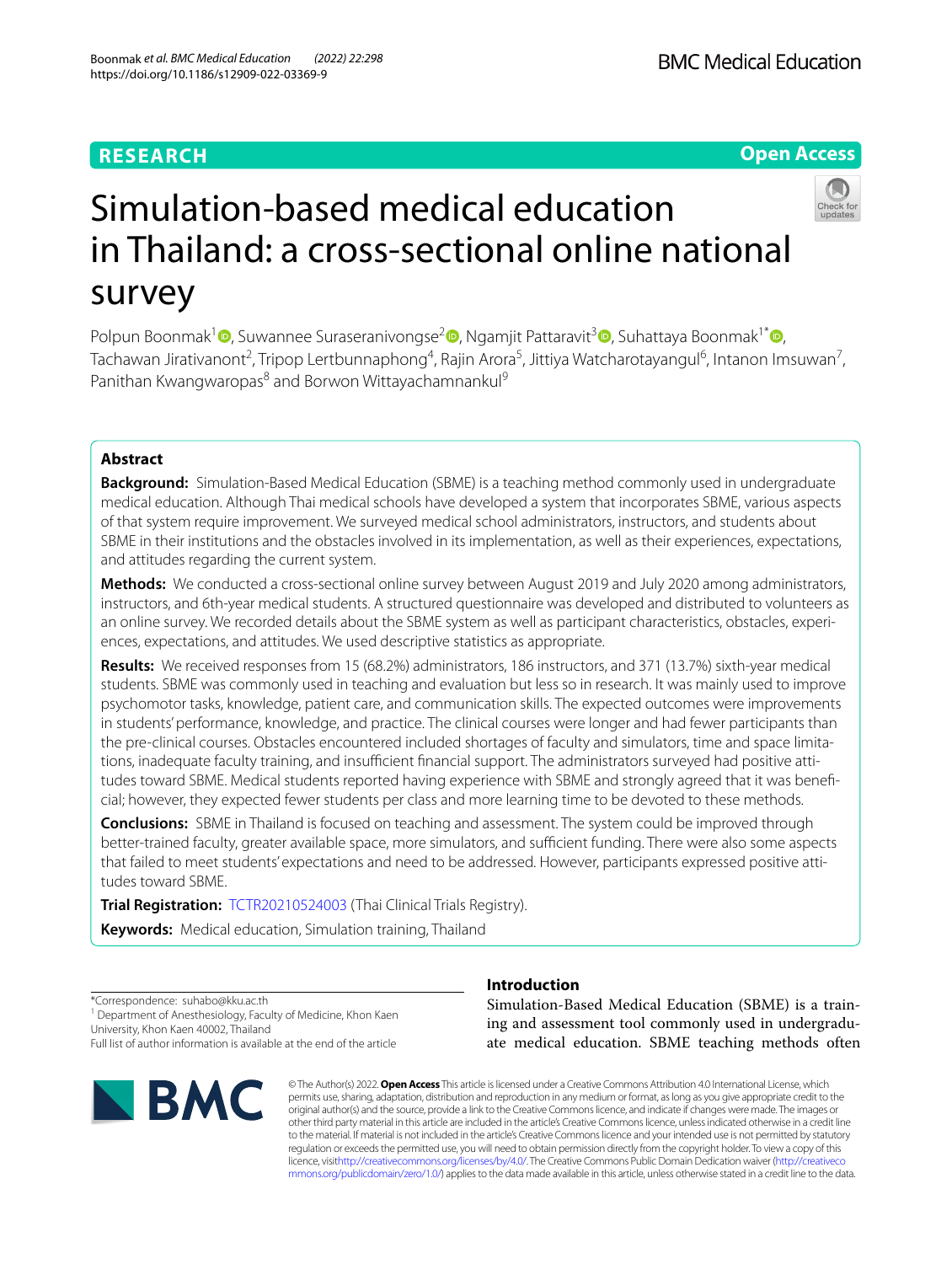incorporate training with part-task trainers (a training device that is designed for the education of only a particular task), high fdelity mannequins (a manikin closely resembles human anatomy and can reproduce or mimic human physiology), standardized patients (the individuals who are specially trained to act as patients for the instruction, practice, and assessment of medical examination skills), screen-based simulations (the form of simulation in which a clinical scenario with one or more patients is presented through a digital screen surface), and cadavers. This allows medical students to practice their skills safely in simulated environments before performing procedures on patients. As such, it plays a critical role in improving the education of healthcare professionals as well as the quality of care. SBME has been shown to improve knowledge, technical skills, and non-technical skills such as teamwork, decision-making, situation awareness, and communication signifcantly more effectively than in non-SBME education  $[1-5]$  $[1-5]$ .

Over the past decade, SBME in Thai medical curricula has increased in interest and demand as an education strategy. Advantages of SBME, such as experiential learning, deliberate practice, transformative learning, and debriefng technique, could deliver comprehensive skills required to provide safe and efective patient care. It also is an efective educational strategy to reduce performance gaps and medical errors [\[3–](#page-8-2)[5\]](#page-8-1). Medical schools have implemented SBME in various ways, such as integrating it into their curricula and developing instructor and assistant training programs. In addition, many schools provide space and funding for equipment such as mannequins. However, limits with regard to funding and personnel remain [\[6](#page-8-3)]. We thus collaborated with the Thai Society for Simulation in Healthcare (ThaiSSH) in conducting a survey to better understand the current state of SBME in Tailand. Administrators, instructors, and students at Thai medical schools were asked about SBME at their institution, obstacles they have encountered, and their experiences, expectations, and attitudes regarding the current system. Such data will be help policymakers and faculty in medical schools develop strategies to improve SBME in the country.

# **Methods**

#### **Study design**

This prospective descriptive study was based on a crosssectional online survey conducted in Thailand between August 1, 2019 and July 31, 2020. We obtained Institute Review Board (IRB) approval from Khon Kaen University before the commencement of the study. We designed and developed a structured questionnaire based on those used in previous studies and adjusted it for use in a Thai context  $[7-9]$  $[7-9]$ . We had six experts (one expert in

questionnaire development) in the content area to test the content validity. After receiving the responses from experts, we edited each item until accepted as highly relevant by experts. We then conducted a pilot study to determine its reliability (30 instructors, 30 sixthyear medical students, and fve academic administrators) and made the necessary modifcations based on the results. Reliability was assessed using Cronbach's alpha coefficient and determined to be acceptable (0.79) for the instructor questionnaire and 0.85 for the student questionnaire). Data were reported in accordance with STrengthening the Reporting of OBservational Studies in Epidemiology (STROBE) guidelines.

# **Questionnaires**

Participants flled out an electronic consent form before taking the questionnaire. There were three separate questionnaires for administrators, instructors, and medical students. The administrator questionnaire consisted of two sections: participant characteristics (name, position, school name, phone number, and e-mail) and SBME learning objectives, obstacles, and attitudes. The instructor questionnaire consisted of two sections: participant characteristics (age, school name, department, and e-mail) and SBME implementation and obstacles (consisting of questions to determine the expected outcomes, types of simulators, teaching characteristics, topics taught, and obstacles). The student questionnaire consisted of two sections: participant characteristics (age, gender, medical school name) and SBME objectives and implementation (consisting of questions to determine learning objectives, types of simulators, experiences, expectations, satisfaction with regard to essential procedural skill training, and attitude). A fve-point Likert rating scale was used to measure administrators' and medical students' attitudes regarding SBME  $(1=$ strongly disagree;  $2 =$ disagree;  $3 =$ neither agree nor disagree;  $4 =$ agree;  $5 =$ strongly agree). The electronic questionnaire took about 20 min to complete.

## **Data collection**

We defned administrators as those assigned responsibilities for undergraduate programs or SBME by the dean of their school (deputy dean for academic afairs or head of the simulation center). We defned instructors as those who taught at medical schools during the study period. Students included were in their sixth year of medical school during the study period. In Thailand, medical students spend three years on a pre-clinical study and three years on a clinical study. The sixth-year is the final year of their medical curriculum. Volunteers were recruited using an online survey (Google Forms, Google Inc.). The frst page of each questionnaire described the purpose of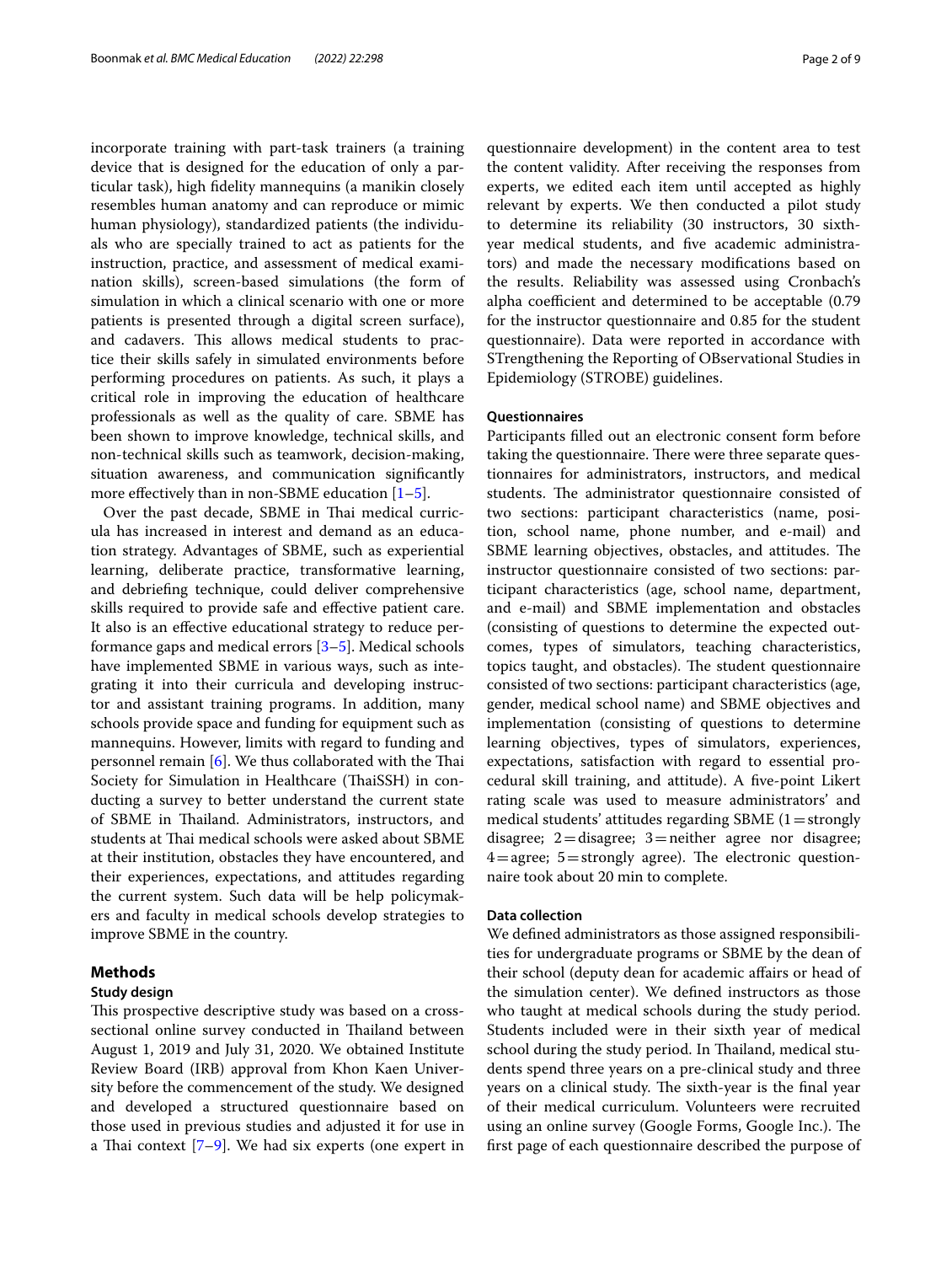the study and information about participation (including the right to withdraw). Only after agreeing to participate could potential respondents continue to the online survey. We distributed the administrator questionnaire to the administrators of 22 medical schools and asked that they be forwarded to the person responsible for undergraduate training at each school. We distributed the instructor and student questionnaires to a contact person at each medical school (22 medical schools) to distribute through their official e-mail list. In 2020, there was a total of 2,715 6th-year medical students enrolled nationally. The authors also distributed each questionnaire through the ThaiSSH website. In addition, we sent out a reminder to our contacts to encourage them to fll out our survey.

#### **Statistical analysis**

Data analysis was performed using IBM SPSS Statistics for Macintosh, Version 26.0 (IBM Corp, Armonk, NY). We used descriptive statistics to describe participant characteristics. Categorical data were presented as percentage and frequency and continuous data as mean and standard deviation. We calculated the proportion using the number of participants with non-missing data. We compared SBME learning experiences and expectations in each subject using two proportion Z tests and calculated a diference in proportion with a 95% confdence interval or *p*-value, as appropriate. The estimated required sample size out of the 2,715 enrolled medical students was determined to be 337 based on a 95% confdence interval and margin of error of 5%.

# **Results**

#### **Participant characteristics**

We received responses from 15 administrators (68.2% of all administrators) from 15 medical schools. All of whom were clinicians responsible for simulation training. We received responses from 186 instructors from 16 medical schools, 154 of whom (82.8%) used SBME in their classes. Those who used SBME taught microbiology  $(n=2)$ , anatomy (*n*=3), otorhinolaryngology (*n*=3), radiology and rehabilitation  $(n=3)$ , ophthalmology  $(n=6)$ , forensic medicine  $(n=7)$ , psychiatry  $(n=9)$ , orthopedics  $(n=10)$ , surgery  $(n=11)$ , internal medicine  $(n=16)$ , obstetrics and gynecology  $(n=17)$ , pediatrics  $(n=19)$ , anesthesiology ( $n=22$ ), and emergency medicine ( $n=23$ ). The mean (SD) age was 40.4 (8.4) years. Because we were not able to accurately determine the total number of instructors who received a link to the questionnaire, it was not possible to calculate the response rate. We received responses from 371 6th-year medical students (13.7% of all 6th-year medical students in 2020) from 12 medical schools. We excluded four students (1.1%) who reported no experience with SBME, leaving 367 to be included in the analysis. The mean  $(SD)$  age was 23.9  $(1.0)$  years old, and 53.1% were female.

# **Objectives, outcomes, and implementation of SBME in Thai medical schools**

Table [1](#page-3-0) details the objectives, outcomes, and characteristics of SBME in Thai medical schools. All administrators reported that SBME was used in their curriculum, mainly to improve psychomotor tasks, medical knowledge, patient care, and communication skills. SBME was more commonly used in teaching and evaluation than in research. More instructors reported that they expected SBME to improve students' performance than their knowledge or practice. Furthermore, few expected SBME to improve students' attitudes or patient outcomes. Instructors mainly used part-task trainers, following by high-fdelity mannequins and standardized patients. A minority also used screen-based simulations and cadavers. The duration of SBME instruction was longer for clinical year medical students than for those in their pre-clinical years. However, that of SBME preparation was longer for pre-clinical students. Instructors taught more courses per year for clinical students than pre-clinical students, but the latter had a greater average number of students per class. Administrators reported that SBME is essential in the medical curriculum, needs to be integrated into the medical curriculum, and should be required in medical education, with mean Likert scores of 4.53 (0.52), 4.53 (0.52), and 4.53 (0.52), respectively.

#### **Obstacles to SBME implementation in Thai medical schools**

Table [2](#page-4-0) shows the obstacles encountered with regard to SBME in medical schools. Many administrators reported having no simulation center (6 out of 15 schools), no administration system (9 out of 15 schools), or insuffcient fnancial support (5 out of 15 schools). In addition, many reported insufficient space for SBME, with the main problem being a lack of controlled rooms and observation rooms. Many also indicated shortages of simulators (especially screen-based simulators) and high-fidelity mannequins. The most common obstacle reported was insufficient SBME personnel including simulation technicians, researchers, standardized patient trainers, and research assistants. Instructors reported similar issues, with insufficient personnel, time, fnancial support, simulators, and space being the most commonly cited.

# **SBME objectives, expectations, and implementation among Thai medical students**

Table [3](#page-5-0) shows the objectives and implementation of SBME reported by Thai medical students. Medical students reported having experience with SBME in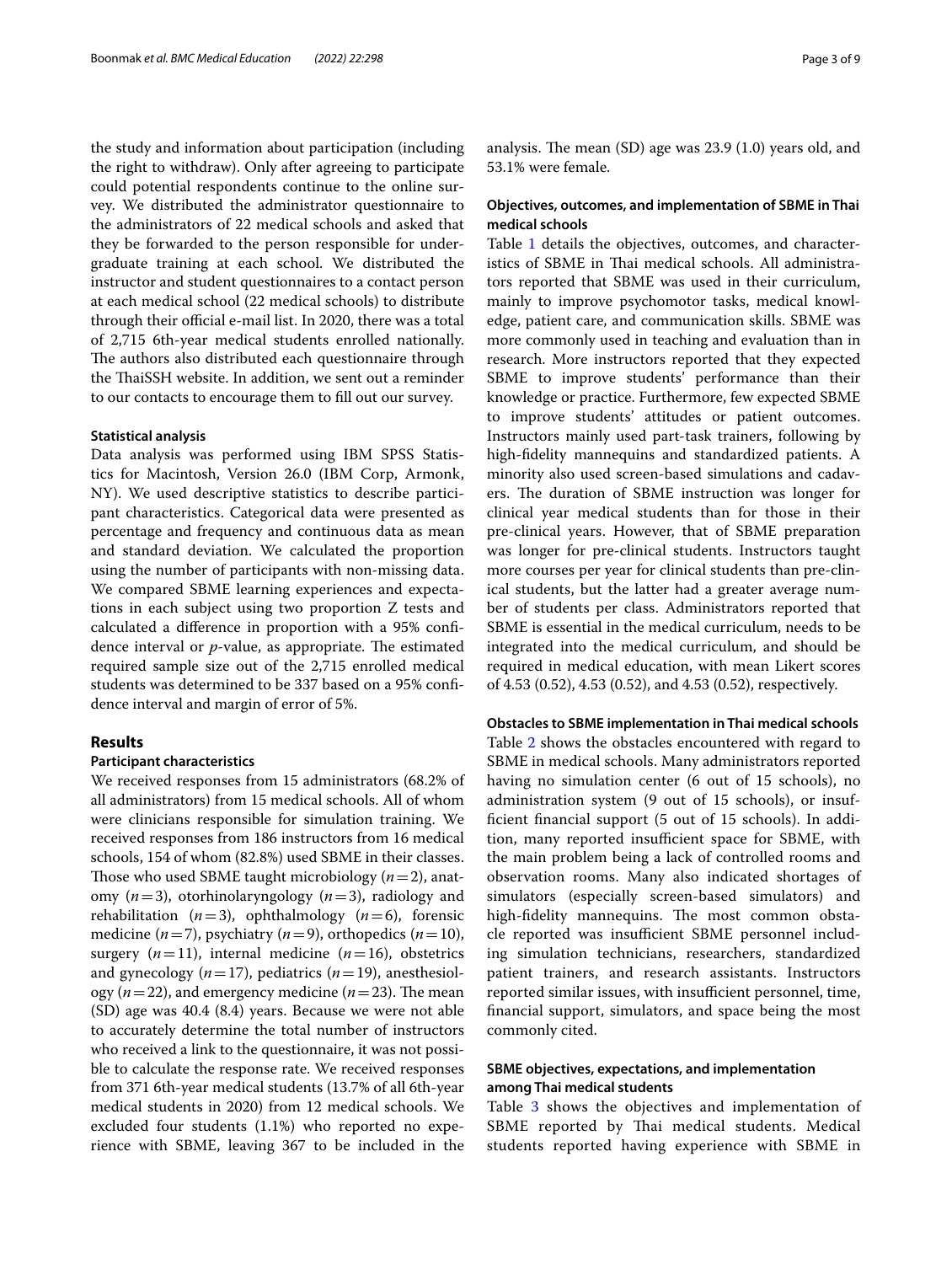# <span id="page-3-0"></span>**Table 1** Objectives, outcomes, and implementation of SBME in Thai medical schools

| <b>Topic</b>                                          |             |                                                                      |                |                                                         |  |
|-------------------------------------------------------|-------------|----------------------------------------------------------------------|----------------|---------------------------------------------------------|--|
| Administrator data ( $N = 15$ )                       |             |                                                                      |                |                                                         |  |
| Learning objective $(n \, (\%))$                      | Overall     | For teaching                                                         | For evaluation | For research                                            |  |
| Psychomotor tasks                                     | 15 (100)    | 15 (100)                                                             | 11(73.3)       | 5(33.3)                                                 |  |
| Medical knowledge                                     | 14 (93.3)   | 14 (93.3)                                                            | 13 (86.7)      | 4(26.7)                                                 |  |
| Patient care                                          | 14 (93.3)   | 14 (93.3)                                                            | 13 (86.7)      | 4(26.7)                                                 |  |
| Communication skills                                  | 14 (93.3)   | 12 (80.0)                                                            | 12(80.0)       | 4(26.7)                                                 |  |
| Professionalism                                       | 12(80.0)    | 10(66.7)                                                             | 10(66.7)       | 4(26.7)                                                 |  |
| Decision making                                       | 12 (80.0)   | 11(73.3)                                                             | 10(66.7)       | 3(20.0)                                                 |  |
| Team management                                       | 12(80.0)    | 12 (80.0)                                                            | 11(73.3)       | 3(20.0)                                                 |  |
| Leadership                                            | 11(73.3)    | 9(60.0)                                                              | 8(53.3)        | 2(13.3)                                                 |  |
| Instructor data ( $N = 154$ ) <sup>a</sup>            |             | Pre-clinical year (1 <sup>st</sup> -3 <sup>rd</sup> year; $N = 26$ ) |                | Clinical year ( $4th$ -6 <sup>th</sup> year; $N$ = 133) |  |
| The expected outcome of the SBME course $(n \, (\%))$ |             |                                                                      |                |                                                         |  |
| Improving knowledge                                   | 17(65.4)    |                                                                      | 71 (53.4)      |                                                         |  |
| Improving attitude                                    | 14 (53.8)   |                                                                      | 61(45.9)       |                                                         |  |
| Improving performance                                 | 21 (80.8)   |                                                                      | 106 (79.7)     |                                                         |  |
| Improving practice                                    | 16(61.5)    |                                                                      | 86 (64.7)      |                                                         |  |
| Improving patient outcomes                            | 10(38.5)    |                                                                      | 43 (32.3)      |                                                         |  |
| Type of simulators $(n \, (\%))$                      |             |                                                                      |                |                                                         |  |
| Part task trainer                                     | 21 (80.8)   |                                                                      | 98 (73.7)      |                                                         |  |
| High fidelity mannequin                               | 7(26.9)     |                                                                      | 74 (55.6)      |                                                         |  |
| Standardized patients                                 | 16(61.5)    |                                                                      | 68 (51.1)      |                                                         |  |
| Screen-based simulation                               | 4(15.4)     |                                                                      | 15(11.3)       |                                                         |  |
| Cadaver                                               | 4(15.4)     |                                                                      | 6(4.5)         |                                                         |  |
| Teaching characteristics (mean (SD))                  |             |                                                                      |                |                                                         |  |
| Teaching duration per course (hours)                  | 2.7(0.7)    |                                                                      | 3.3(4.6)       |                                                         |  |
| Preparation duration (hours)                          | 4.5(3.2)    |                                                                      | 3.0(5.1)       |                                                         |  |
| Courses per year (times)                              | 2.8(3.0)    |                                                                      | 6.7(4.7)       |                                                         |  |
| Students per class (person)                           | 33.0 (22.7) |                                                                      | 15.4(9.1)      |                                                         |  |

<sup>a</sup> Five instructors taught both pre-clinical and clinical year medical students

learning clinical procedures, physical examination, history taking, team management, counseling, and communication skills. Most had experience with part-task trainers and standardized patients, but training with high fdelity mannequins and screen-based simulation was less common. Students' expected SBME class size was six students, but instructors reported an average of 15.4. They also expected to have three hours per week of SBME. Most strongly agreed (Likert score 4.04–4.25) that SBME improves clinical practice, motivation, perceived safety, and performance. However, their scores were lower (3.85–3.95) with regard to their ability to utilize their knowledge and skills during SBME training. Medical students expected to undergo more SBME in 14 of 18 subjects (Anesthesiology, Biochemistry, Emergency medicine, Internal medicine, Obstetrics and Gynecology, Ophthalmology, Orthopedics, Otorhinolaryngology, Parasitology, Pathology, Pediatrics,

Pharmacology, Physiology, and Psychiatry) than that they experienced with statistical significance  $(p < 0.05)$ .

Table [4](#page-6-0) shows data regarding SBME and essential procedural skills among Thai medical students. Percentages of students trained in procedural skills using SBME before practicing on actual patients varied between 41.7 to 99.5%. Eighteen procedures showed above 80% of students learning with SBME before practicing, and 12 procedures showed between 70–80% of students' experience with SBME. At the same time, 17 procedures showed that less than 70% of students had prior experience with SBME. Emergency care procedures (advanced life support, basic life support, endotracheal intubation, anterior nasal packing, venipuncture, and frst aid management of injured patients) and obstetric and gynecologic procedures (normal labor and pelvic examination) showed high prior experience with SBME and a high satisfaction score. At the same time, non-emergency procedures were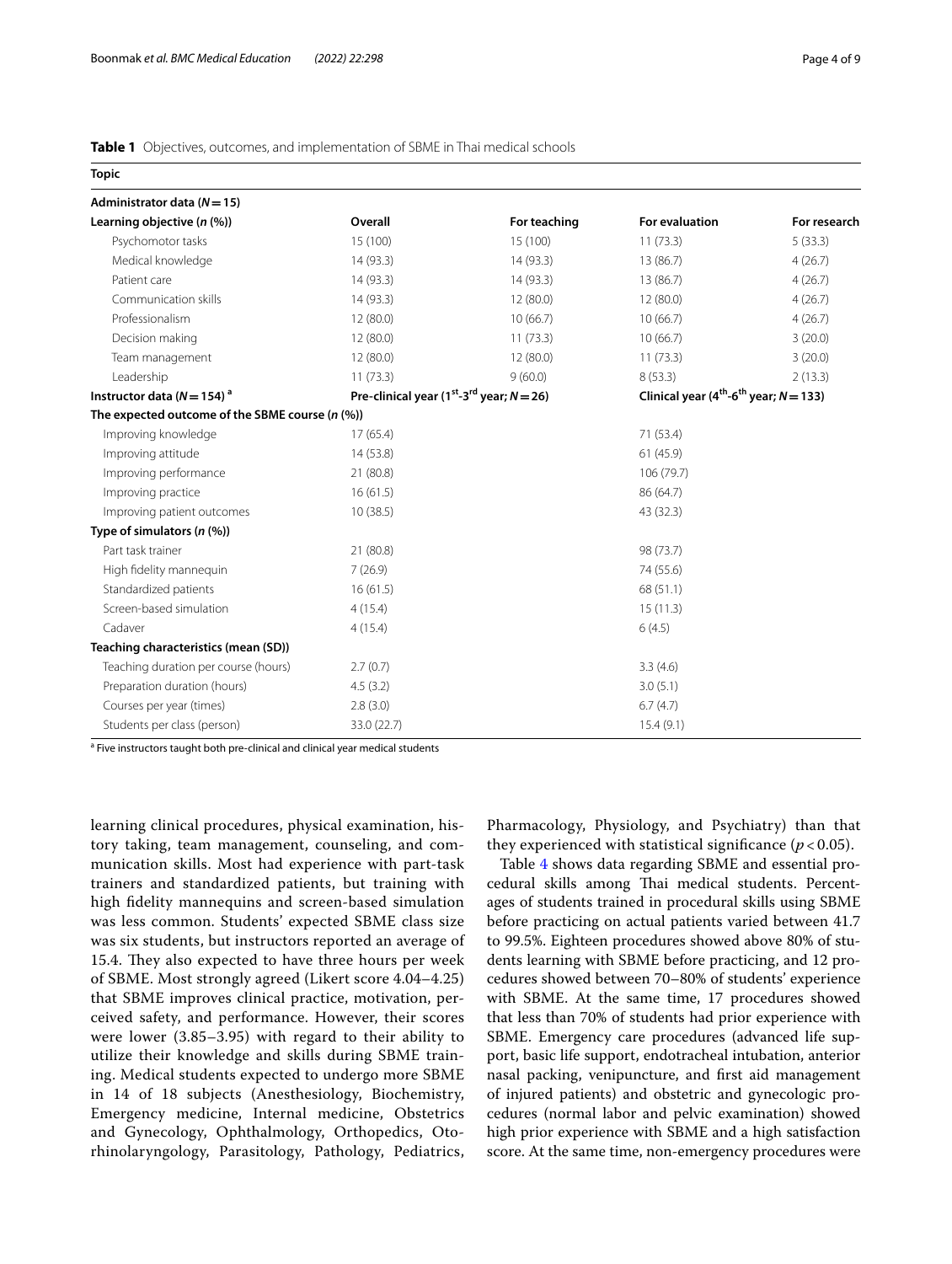## <span id="page-4-0"></span>**Table 2** Obstacles to effective SBME implementation in Thai medical schools

| <b>Topic</b>                           |           |                               |            |
|----------------------------------------|-----------|-------------------------------|------------|
| Administrator data ( $N = 15$ ; n (%)) |           |                               |            |
| Lack of administration system          |           |                               |            |
| No administration system               | 9(60.0)   | No simulation center          | 6(40.0)    |
| Insufficient financial support         | 5(33.3)   |                               |            |
| Space shortages                        |           |                               |            |
| Controlled room                        | 9(60.0)   | Observation room              | 8(53.3)    |
| Lecture room                           | 7(46.7)   | Training room                 | 7(46.7)    |
| Debrief room                           | 6(40.0)   | Storage room                  | 6(40.0)    |
| Office room                            | 6(40.0)   |                               |            |
| <b>Simulator shortages</b>             |           |                               |            |
| Screen-based simulation                | 12 (80.0) | High fidelity mannequins      | 10(66.7)   |
| Cadaver                                | 7(46.7)   | Standardized patients         | 6(40.0)    |
| Part task trainer                      | 5(33.3)   |                               |            |
| <b>Faculty shortages</b>               |           |                               |            |
| Simulation technicians                 | 14 (93.3) | Researchers                   | 14(93.3)   |
| Standardized patient trainers          | 13 (86.7) | Researcher assistants         | 13 (86.7)  |
| Course directors                       | 10(66.7)  | Officers                      | 10(66.7)   |
| Educators                              | 10(66.7)  | Instructors                   | 7(46.7)    |
| Instructor data ( $N = 154$ ; n (%))   |           |                               |            |
| Insufficient faculty                   | 115(74.4) | Shortage of simulators        | 107 (69.5) |
| Insufficient time                      | 97 (63.0) | Insufficient faculty training | 91(59.1)   |
| Insufficient financial support         | 88 (57.1) | Shortage of space             | 73 (47.4)  |

less used with SBME before practicing on patients. Some procedures showed less experience with SBME; however, students could practice on patients without harm, such as breathing exercises, oxygen therapy, aerosol bronchodilator therapy, and measurement of central venous pressure. We found that some procedures that should be trained using SBME before practicing, such as stomal care, foreign body removal from the vagina, capillary puncture, arterial puncture, and umbilical vein catheterization, were experienced with SBME less than 70%. Satisfaction scores on SBME varied between the procedures from 3.95 to 4.59 on fve point-Likert scores. Twenty and 27 procedures showed agreed (mean of Likert 3.41–4.2) and strongly agreed (mean of Likert score above 4.2) on satisfaction with SBME, respectively.

#### **Discussion**

We found that SBME was commonly used in Thai medical schools but was mainly used to teach and evaluate psychomotor tasks, medical knowledge, patient care, and communication skills. However, it was less used for professionalism and leadership training, including research. The most common expected outcome of SBME was to improve performance and practice. Instructors mainly used part-task trainers, high-fdelity mannequins, and standardized patients. Administrators and instructors reported issues with the administration systems, faculty shortages, insufficient time and space, and a lack of simulators. Students reported having experienced SBME to achieve various learning objectives using several types of simulators. However, they had expected fewer students per class than the number of students per class reported by instructors, and they expected at least three hours of SBME per week. Students strongly agreed that SBME improved self-evaluation, skills, critical thinking, teamwork, essential procedural skills, and decision-making but less so that it improved perceived safety and communication or allowed them to utilize their knowledge and skills.

We found that most schools used SBME for teaching and evaluation, but few employed SBME in research. The simulation could be used as a research tool to test and improve patient safety and efficiency. A 2010 study by the American Medical College in North American medical schools reported an overall SMBE usage rate of 86% in education, 71% in assessment, and 40% in research [\[7](#page-8-4), [8\]](#page-8-6). Our data regarding education and assessment were comparable, but we found less usage in research. This suggests that a greater focus on SBME in research may be required. Our fnding that SBME is primarily used in Thailand to develop knowledge and technical and nontechnical skills is similar to the fndings of a previous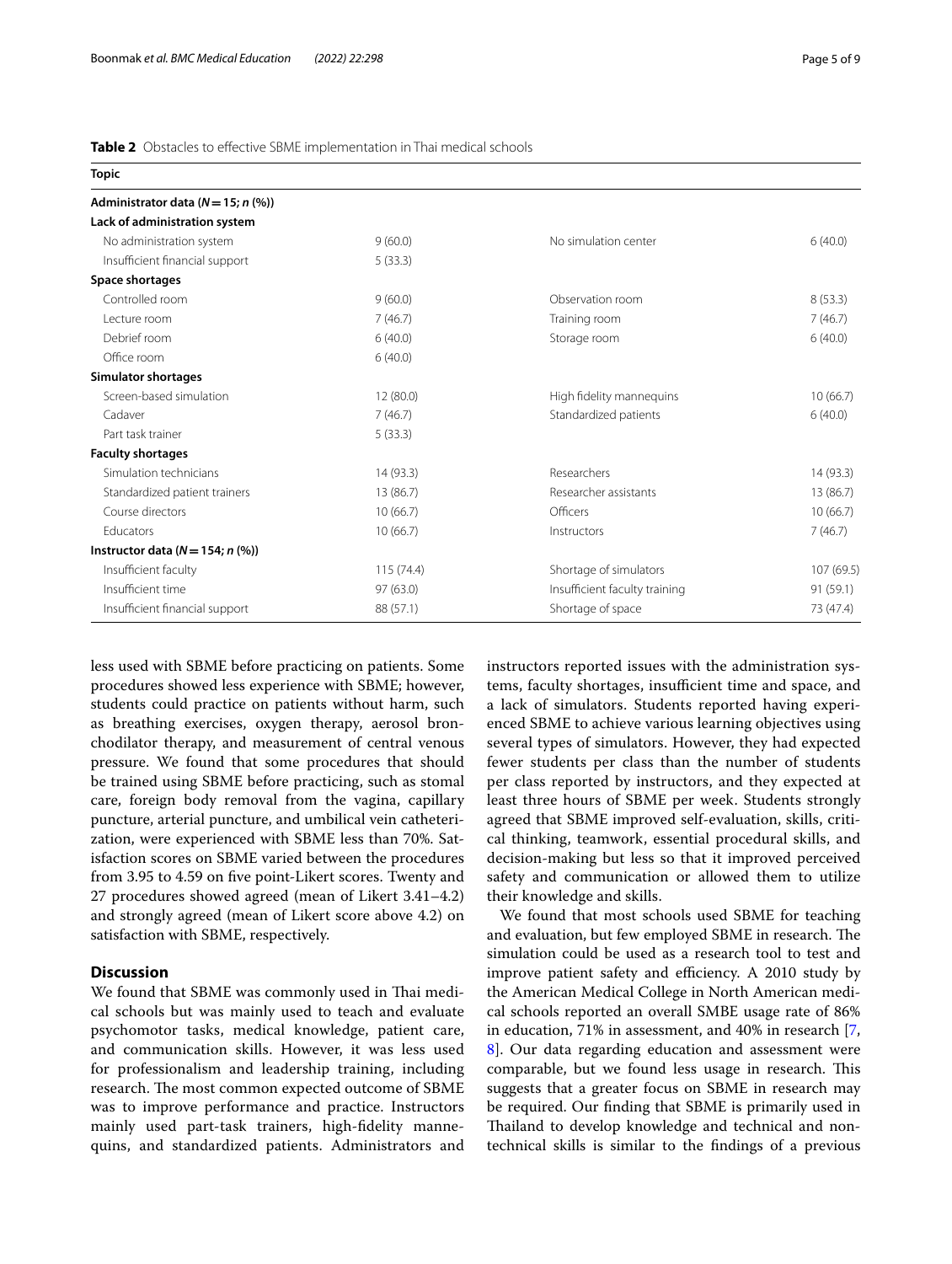# <span id="page-5-0"></span>**Table 3** SBME objectives and implementation according to Thai medical students (*N*=367)

| <b>Topic</b>                                                         |                                                                                    |            |                 |                                       |
|----------------------------------------------------------------------|------------------------------------------------------------------------------------|------------|-----------------|---------------------------------------|
| Learning objective (n (%))                                           | Clinical procedure                                                                 |            |                 | 347 (94.6)                            |
|                                                                      | Physical examination                                                               |            |                 | 346 (94.3)                            |
|                                                                      | History taking                                                                     |            |                 | 321 (87.5)                            |
|                                                                      | Team management                                                                    |            |                 | 299 (81.5)                            |
|                                                                      | Counseling                                                                         |            |                 | 273 (74.4)                            |
|                                                                      | Communication skills                                                               |            |                 | 270 (73.6)                            |
| Type of simulator $(n \, (\%))$                                      | Part task trainer                                                                  |            |                 | 355 (96.7)                            |
|                                                                      | Standardized patients                                                              |            |                 | 331 (90.2)                            |
|                                                                      | Cadaver                                                                            |            |                 | 255 (69.5)                            |
|                                                                      | High fidelity mannequin                                                            |            |                 | 200 (54.5)                            |
|                                                                      | Screen-based simulation                                                            |            |                 | 60(16.3)                              |
| Expected parameters (mean (SD))                                      | Expected students per class (people)                                               |            |                 | 6.0(2.2)                              |
|                                                                      | Expected duration per week (hours)                                                 |            |                 | 3.0(2.2)                              |
| Attitude <sup>a</sup> (mean (SD))                                    |                                                                                    |            |                 |                                       |
| Experience with the simulation benefits clinical practice            |                                                                                    |            |                 | 4.23(0.63)                            |
| Use of simulation increased my motivation to learn                   |                                                                                    |            |                 | 4.15 (0.66)                           |
| I felt safe during the simulation                                    |                                                                                    |            |                 | 4.14(0.73)                            |
| I understood the learning goal during the simulation                 |                                                                                    |            |                 | 4.11(0.72)                            |
| I was able to utilize prior knowledge during the simulation          |                                                                                    |            |                 | 3.85 (0.71)                           |
| I was able to utilize prior skills during the simulation             |                                                                                    |            |                 | 3.93 (0.72)                           |
| I was able to evaluate my performance in the simulation              |                                                                                    |            |                 | 4.22(0.68)                            |
| Simulation-based training improves my teamwork skills                |                                                                                    |            |                 |                                       |
| Simulation-based training improves my communication skills           |                                                                                    |            |                 | 4.04(0.74)                            |
| Simulation-based training improves my clinical skills and competence |                                                                                    |            |                 | 4.23(0.61)                            |
|                                                                      | Simulation-based training improves my critical thinking and decision-making skills |            |                 | 4.25(0.65)                            |
| Subject (n (%))                                                      |                                                                                    | Experience | <b>Expected</b> | Different in<br>proportion<br>(95%CI) |
| Anatomy                                                              |                                                                                    | 248 (67.6) | 244 (66.5)      | $1.0$ ( $-5.8$ , $7.8$ )              |
| Anesthesiology                                                       |                                                                                    | 273 (74.4) | 299 (81.5)      | 7.1 $(1.1, 13.1)$ <sup>b</sup>        |
| Biochemistry                                                         |                                                                                    | 43 (11.7)  | 70 (19.1)       | 7.4 (2.2, 12.6) b                     |
| Community medicine                                                   |                                                                                    | 97 (26.4)  | 114(31.1)       | 4.7 (-1.8, 11.2)                      |
| Emergency medicine                                                   |                                                                                    | 295 (80.4) | 339 (92.4)      | 12.0 $(7.0, 17.0)^{b}$                |
| Internal medicine                                                    |                                                                                    | 324 (88.3) | 343 (93.5)      | 5.2 (1.0, 9.4) $^{\rm b}$             |
| Microbiology                                                         |                                                                                    | 55 (15.0)  | 74 (20.2)       | $5.2$ (-0.3, 10.7)                    |
| Obstetrics and Gynecology                                            |                                                                                    | 307 (83.7) | 328 (89.4)      | 5.7 (0.8, 10.6) b                     |
| Ophthalmology                                                        |                                                                                    | 209 (56.9) | 264 (71.9)      | 15.0 (8.1, 21.9) b                    |
| Orthopedics                                                          |                                                                                    | 243 (66.2) | 298 (81.2)      | 15.0 (8.6, 21.4) b                    |
| Otorhinolaryngology                                                  |                                                                                    | 214 (58.3) | 264 (71.9)      | 13.6 (6.7, 20.5) b                    |
| Parasitology                                                         |                                                                                    | 48 (13.1)  | 81 (22.2)       | 9.1 (3.6, 14.6) b                     |
| Pathology                                                            |                                                                                    | 69 (18.8)  | 98 (26.7)       | 7.9 (1.8, 14.0) b                     |
| Pediatrics                                                           |                                                                                    | 295 (80.4) | 328 (89.4)      | 9.0 (3.8, 14.2) $b$                   |
| Pharmacology                                                         |                                                                                    | 30(8.2)    | 85 (23.2)       | 15.0 (9.7, 20.3) b                    |
| Physiology                                                           |                                                                                    | 5(1.4)     | 157 (42.8)      | 41.4 (35.4, 47.4) b                   |
| Psychiatry                                                           |                                                                                    | 137 (37.3) | 221 (60.2)      | 22.9 (15.7, 30.1) b                   |
| Surgery                                                              |                                                                                    | 330 (89.9) | 338 (92.1)      | $2.2$ (-1.9, 6.3)                     |

 $^{\rm a}$  Likert score: 1  $=$  strongly disagree; 2  $=$  disagree; 3  $=$  neither agree nor disagree; 4  $=$  agree; 5  $=$  strongly agree

<sup>b</sup> Statistically significant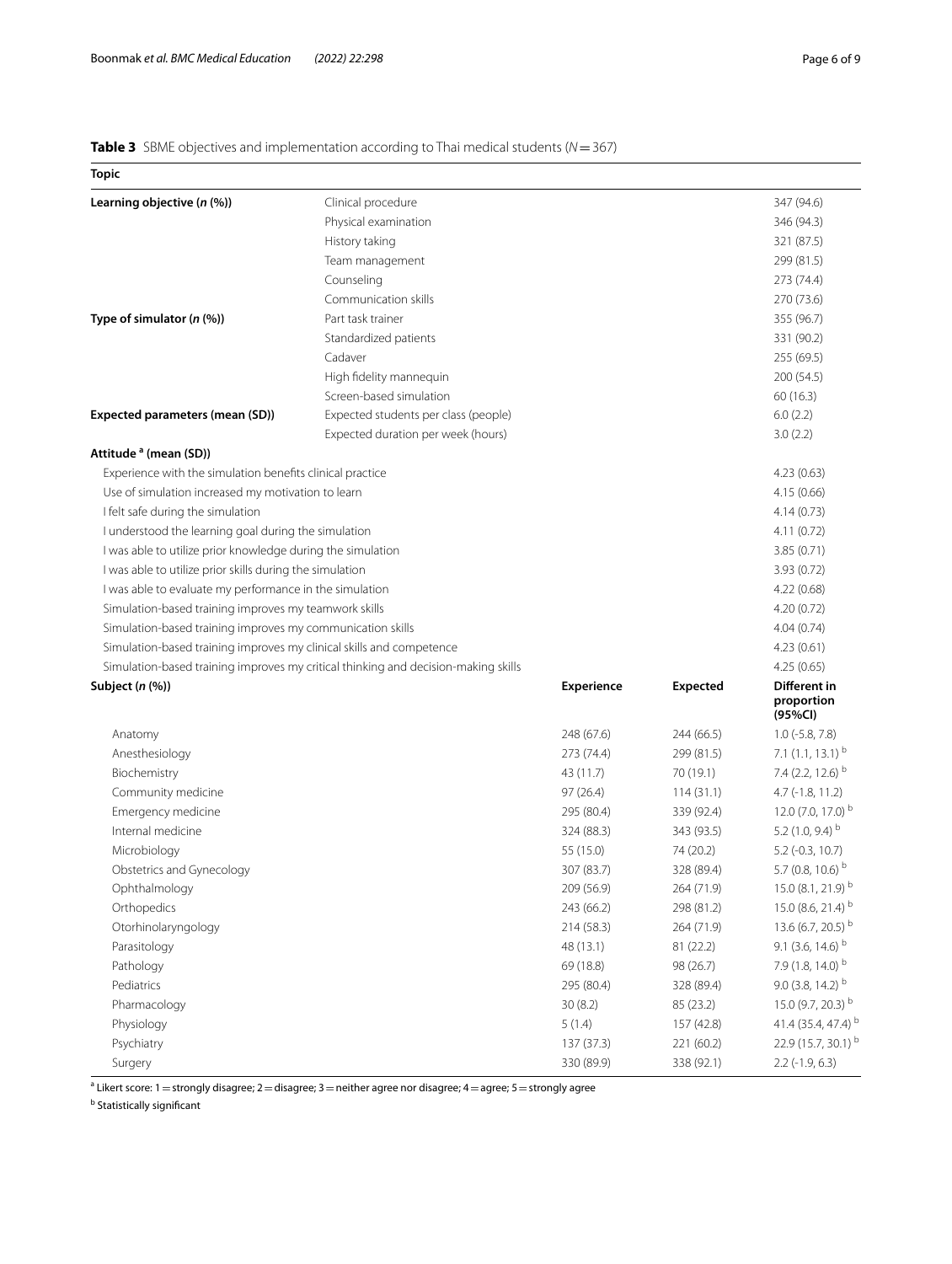| <b>Essential procedural skills</b>            | Experience<br>with SBME (n<br>(%) | (mean (SD)) | Satisfaction score* Essential procedural skills  | Experience<br>with SBME (n<br>(96) | Satisfaction score*<br>(mean (SD)) |
|-----------------------------------------------|-----------------------------------|-------------|--------------------------------------------------|------------------------------------|------------------------------------|
| Advanced life support                         | 365 (99.5)                        | 4.59(0.73)  | Insertion/removal of an intrauter-<br>ine device | 275 (74.9)                         | 4.12(1.01)                         |
| Basic life support                            | 365 (99.5)                        | 4.52(0.76)  | Marsupialization of Bartholin's cyst 275 (74.9)  |                                    | 4.09 (1.04)                        |
| Endotracheal intubation                       | 355 (96.7)                        | 4.45(0.85)  | Vaginal packing                                  | 272 (74.1)                         | 4.20(0.92)                         |
| Suture                                        | 350 (95.4)                        | 4.53(0.76)  | Aspiration of skin/bursa of elbow/<br>ankle      | 262 (71.4)                         | 4.31 (0.88)                        |
| Anterior nasal packing                        | 348 (94.8)                        | 4.34(0.86)  | Intramuscular injection                          | 262 (71.4)                         | 4.18(0.92)                         |
| Urethral catheterization                      | 340 (92.6)                        | 4.49(0.76)  | Strengthening and stretching<br>exercises        | 260 (70.8)                         | 4.17 (0.92)                        |
| Normal labor                                  | 340 (92.6)                        | 4.27(0.90)  | Intravenous injection                            | 255 (69.5)                         | 4.19(0.94)                         |
| Incision/drainage of subcutane-<br>ous tissue | 338 (92.4)                        | 4.32 (0.89) | Cervical polypectomy                             | 248 (67.6)                         | 4.20(0.95)                         |
| Venipuncture                                  | 335 (91.3)                        | 4.08(1.04)  | Amniotomy                                        | 248 (67.6)                         | 4.00(1.04)                         |
| First aid management of injured<br>patients   | 333 (90.7)                        | 4.45(0.74)  | Cervical biopsy                                  | 241 (65.7)                         | 4.19 (0.93)                        |
| Episiotomy and perineorrhaphy                 | 333 (90.7)                        | 4.21 (0.94) | Biopsy of skin and subcutaneous<br>tissue        | 241 (65.7)                         | 4.19 (0.91)                        |
| Pelvic examination                            | 333 (90.7)                        | 4.21 (0.98) | Debridement of wound                             | 236 (64.3)                         | 4.23 (0.98)                        |
| Papanicolaou smear                            | 323 (88.0)                        | 4.29(0.85)  | Oxygen therapy                                   | 233(63.5)                          | 4.34 (0.84)                        |
| Wound dressing                                | 316 (86.1)                        | 4.45(0.82)  | Aerosol bronchodilator therapy                   | 226 (61.6)                         | 4.10(0.81)                         |
| Lumbar puncture                               | 309 (84.2)                        | 4.37(0.94)  | Capillary puncture                               | 226(61.6)                          | 3.95 (1.06)                        |
| Stump bandaging                               | 299 (81.2)                        | 4.33(0.87)  | Breathing exercises                              | 224(61.0)                          | 4.13 (0.96)                        |
| External splinting                            | 297 (80.9)                        | 4.39(0.82)  | Arterial puncture                                | 221 (60.2)                         | 4.21 (0.96)                        |
| NG tube irrigation and lavage                 | 297 (80.9)                        | 4.19(0.94)  | Umbilical vein catheterization                   | 214 (58.3)                         | 4.18(0.97)                         |
| Local infiltration and digital nerve<br>block | 282 (76.8)                        | 4.29(0.83)  | Measurement of central venous<br>pressure        | 209 (56.9)                         | 4.24 (0.90)                        |
| Excision of subcutaneous tissue<br>cyst       | 280 (76.3)                        | 4.25(0.97)  | Stomal care                                      | 209 (56.9)                         | 4.19 (0.87)                        |
| Intravenous fluid infusion                    | 280 (76.3)                        | 4.09(0.95)  | Foreign body removal from the<br>vagina          | 204 (55.6)                         | 4.08 (0.98)                        |
| Subcutaneous injection                        | 277 (75.5)                        | 4.26(0.88)  | Blood and blood component<br>transfusion         | 185 (50.4)                         | 4.01 (0.97)                        |
| Skin traction of limbs                        | 275 (74.9)                        | 4.24(0.86)  | Phototherapy                                     | 153 (41.7)                         | 3.98 (1.05)                        |
| Intradermal injection                         | 275 (74.9)                        | 4.19 (0.94) |                                                  |                                    |                                    |

<span id="page-6-0"></span>

|  |  | Table 4 SBME and essential procedural skills among Thai medical students order by experience with SBME (N=367) |  |  |  |
|--|--|----------------------------------------------------------------------------------------------------------------|--|--|--|
|--|--|----------------------------------------------------------------------------------------------------------------|--|--|--|

 $^{*}$  Likert score: 1  $=$  strongly disagree; 2  $=$  disagree; 3  $=$  neither agree nor disagree; 4  $=$  agree; 5  $=$  strongly agree

study in low and middle-income countries (IMICs), which found that SBME was mainly used to teach medical expertise and communication skills [\[6](#page-8-3)]. However, that study reported the most common expected outcomes of SBME to be improvements in knowledge, followed by performance, and patient outcome, while the most- to least-common expected outcomes in our study were improvements in performance, practice, knowledge, attitude, and patient outcomes. The most common simulators used in our study and the previously mentioned study in IMICs were part-task trainers, standardized patients, and high-fdelity mannequins. However, our respondents reported less immersive-environment and in situ simulation and practice in actual clinical environments than in high-income countries that aim to prepare medical students for practice as junior doctors [\[6](#page-8-3), [10\]](#page-8-7).

Reported obstacles included issues with administration systems and insufficient faculty, space, simulators, and fnancial support. Previous studies in IMICs in Southeast Asia and elsewhere have reported similar obstacles. For example, a 2005 medical education study in Southeast Asia (including Thailand) cited financial difficulties, lack of faculty, and faculty resistance to change as chal-lenges in implementing SBME [\[11\]](#page-8-8). These sorts of obstacles may be the reason SBME is not a favored educational technique among instructors in Thailand. Another study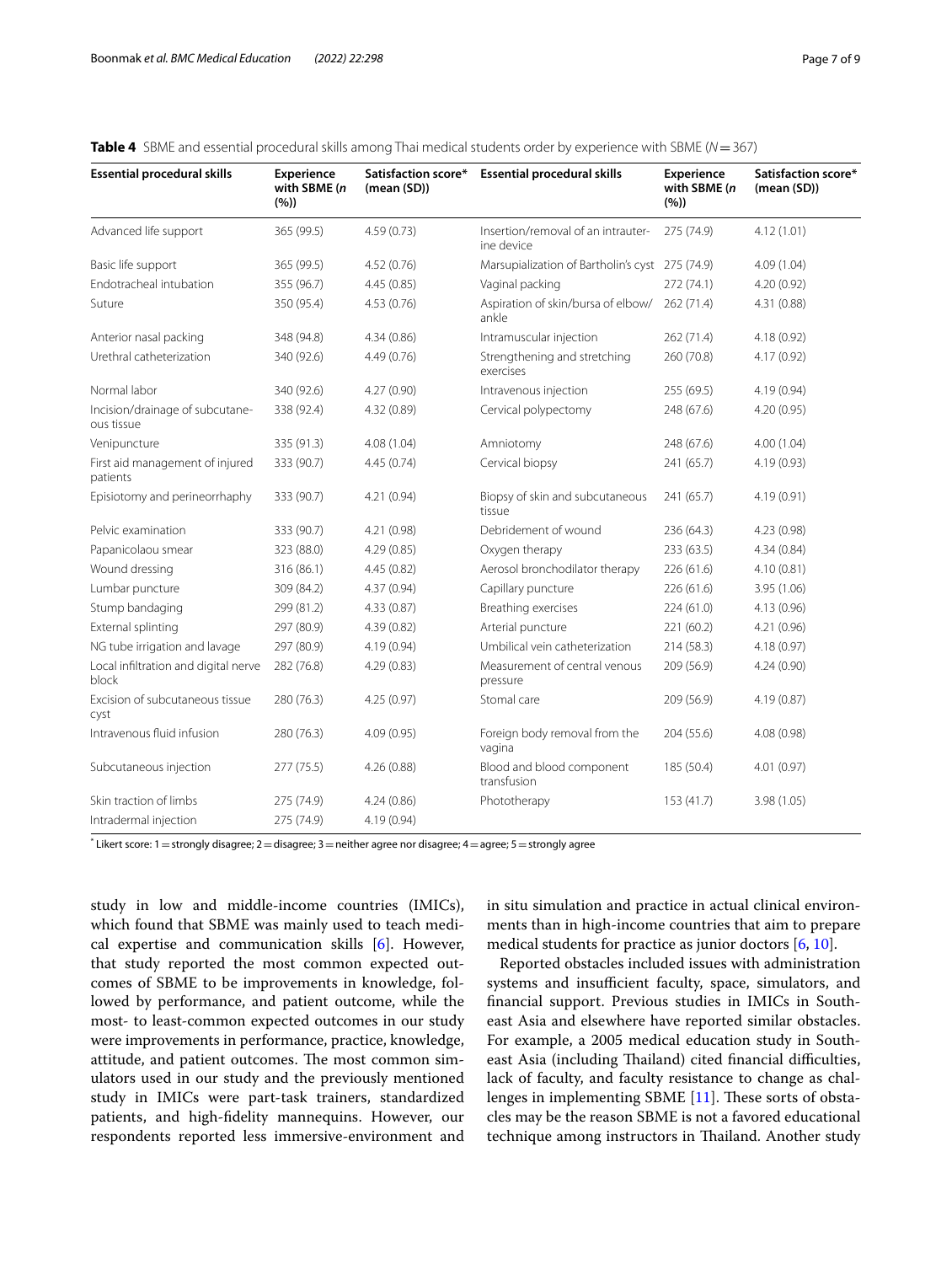of SBME in IMICs found low rates of SBME use among instructors and that most institutions used low-tech simulators and focused on knowledge and skill outcomes. More robust employment of SBME should be encouraged in order to improve quality of care and patient safety [[5](#page-8-1), [6\]](#page-8-3). SBME could be the research tool that aims to understand the problem situation, assess intervention feasibility, evaluate the efect of the intervention, evaluate how the intervention is received by participants, and feed data to economic models [\[5\]](#page-8-1). A study of SBME in Japan reported that a larger SBME faculty was associated with greater SBME implementation at the resident level [[12\]](#page-8-9). Previous studies in other countries have reported an average of 13 personnel per simulation training center [\[5](#page-8-1), [6\]](#page-8-3). However, our participants reported shortages of simulation personnel and other supportive staf, which likely has a direct impact on SBME in Thailand. Furthermore, many medical schools we surveyed did not have a position for simulation specialists, simulation technicians, educators, and researchers in the simulation center. This presents a signifcant development opportunity, as these faculty members may be a critical factor in determining the success or failure of SBME [\[13](#page-8-10)]. Half of the instructors we surveyed reported insufficient faculty training, which is consistent with the fndings of another study in IMICs that only 70% of instructors had received formal training in SBME and that training duration varied from half a day to multiple days, though it was most often less than one week  $[6]$  $[6]$ . Lack of time, training, and incentives has been reported as commonly cited barriers to facultyrelated improvements  $[14]$  $[14]$ . Insufficient time can often lead to inadequate implementation of SBME due to the competing demands of other types of instruction, and faculty often find it challenging to carve out sufficient time to apply SBME in their teaching. It is necessary that instructors' workloads are adjusted as appropriate, as SBME requires a signifcant amount of time to prepare to teach. Mitigating the efects of these obstacles might lead to increased SBME usage in Thailand.

Medical students in our study responded that they expected to experience more SBME in some subjects. They also indicated a desire for fewer students per class and more hours of SBME per week. Teaching strategies should be improved to respond to these expectations. We also found that essential procedural skill training using SBME benefts the learners and can positively afect patient safety and quality of care. However, more training and improved teaching methods are currently required. In a previous study, instructors, junior doctors, and medical students indicated that priority should be placed on practical resource management skills in order to narrow the gap between expected and observed competency [[15\]](#page-8-12).

Participants in our study expressed positive views regarding SBME. This is consistent with a previous study in Southeast Asia, which found strong administrative support to be a strength of SBME in Thailand  $[11]$  $[11]$ . Another study found that training that was goal-oriented, self-directed, individual, outcomes-based rather than time-based, and included deliberate practice was critical in improving students' attitudes toward SBME in Thailand [\[16\]](#page-8-13).

One limitation of this study was selection bias, as those interested in SBME were more likely to participate in the survey, thus afecting the results. Although we received a satisfying response rate among administrators, those of instructors and medical students were not as high. The low response rate among instructors may have been due to the low total number of instructors using SBME. As we distributed the instructor's questionnaire through a contact person in each medical school, who would distribute the survey within their institution, we were not able to predict the response rate. Another limitation was that we only gathered information regarding overall SBME implementation but did not explore specifc cases in detail in order to reduce the amount of time required to fll out the questionnaire. Despite these limitations however, our study provided valuable data regarding the impact of SBME in Thailand.

# **Conclusions**

Our results showed that the focus of SBME was mainly limited to teaching and assessment and that efective implementation would require more faculty, space, simulators, and fnancial resources. In addition, students' expectations regarding SBME are not currently being met and need to be addressed. Despite these challenges, the administrators, instructors, and medical students surveyed expressed positive attitudes toward SBME.

# **Disclosures**

Not known.

# **Supplementary Information**

The online version contains supplementary material available at [https://doi.](https://doi.org/10.1186/s12909-022-03369-9) [org/10.1186/s12909-022-03369-9](https://doi.org/10.1186/s12909-022-03369-9).

**Additional fle 1.** Questionnaires (administrator, instructor, and medical student).

#### **Acknowledgements**

We would like to acknowledge Prof. Amorn Leelarasamee, Assoc. Prof. Aungkana Gengsakul, Asst. Prof. Danai Wangsaturaka, Asst. Prof. Inthiporn Kositanurit, Asst. Prof. Kanyika Chamniprasas, Dr. Pannawit Benjawaleemas, Asst. Prof. Porntip Nimkuntod, Dr. Prakarn Tattiyakul, Assoc. Prof. Pramote Vanittanakom, Prof. Surapon Wiangnon, Dr. Surasak Vijitpongjinda, Asst. Prof.